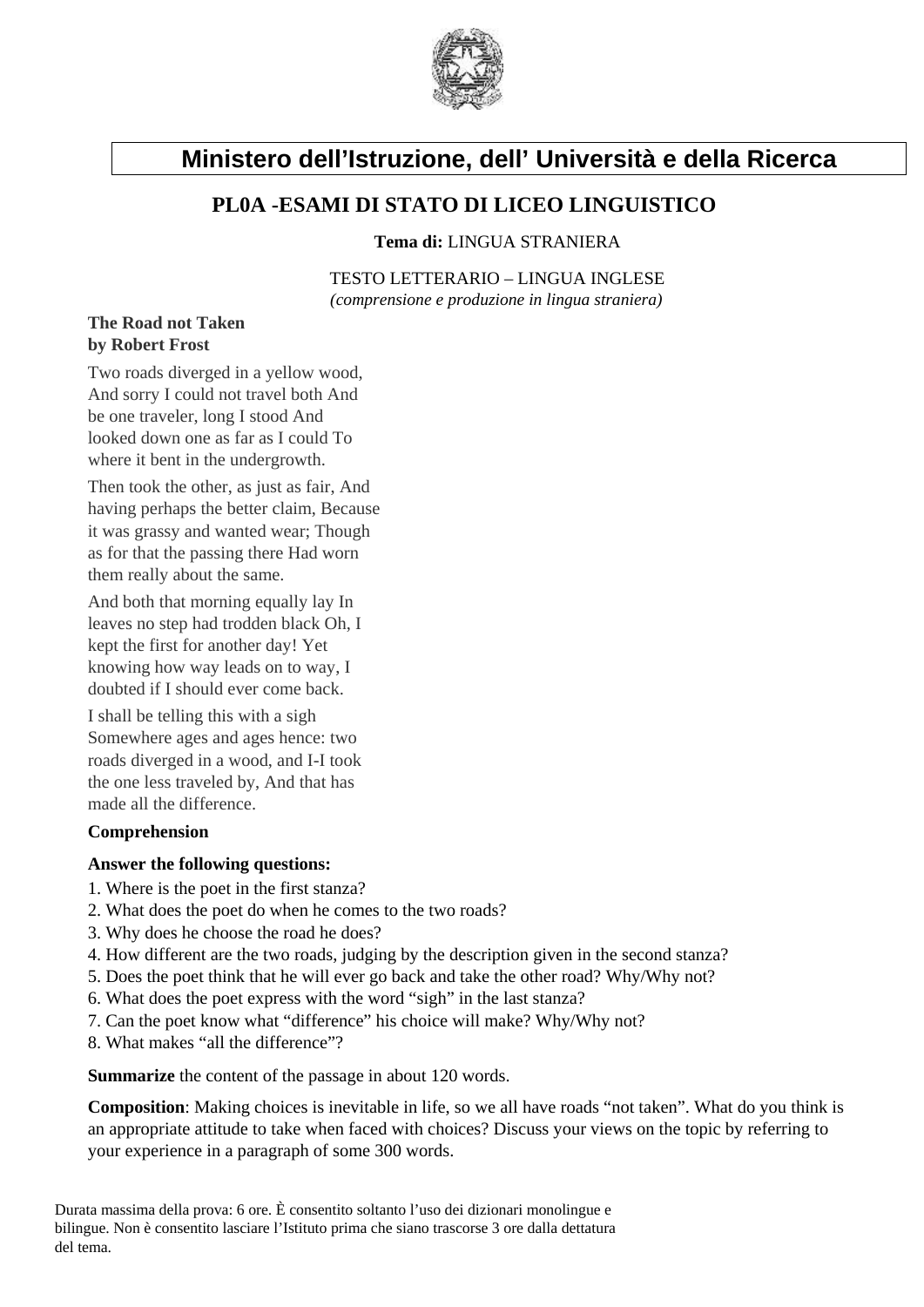

# **Ministero dell'Istruzione, dell' Università e della Ricerca**

## **PL0A -ESAMI DI STATO DI LICEO LINGUISTICO**

**Tema di:** LINGUA STRANIERA

TESTO DI ATTUALITÀ – LINGUA INGLESE *(comprensione e produzione in lingua straniera)* 

### **Legacy or lunacy?**

London 2012 was supposed to be the austerity Olympics. In the wake of the Beijing spectacular of 2008 a consensus had emerged that the architectural bubble had burst. The seductive complexity of the Bird's Nest stadium, the massed ranks of drummers and fake fireworks, and the closure of Beijing's industrial plants to ameliorate the city's notorious counterpane of brown smog led to the kind of spectacular possible only under an authoritarian regime with plentiful cheap labour and a booming economy. Everything that followed, it was agreed, would have to be more modest in its ambition, more

unassuming in its architecture, more about the legacy than the fleeting spectacular. London's Olympics was going to be the greenest ever. But then a nervousness crept in, about being seen as cheap. The cost of staging the Games exploded from an initial estimate of £3bn to the current £9bn. London's original plan featured a single piece of spectacular starchitecture, the expressionistic aquatics centre by Zaha Hadid. This was undeniably a building that London demanded, as the city had barely any modern swimming facilities. There was also to be an economy stadium, a controversial horse course in Greenwich Park and a smattering of demountable boxes. In the event, the stadium cost more than half a billion, the equestrian events centre will cost an astonishing £42m and leave nothing at all in its wake (except a churned-up park) and there is, of course, the execrable ArcelorMittal Orbit, the biggest, ugliest work of public art the city has ever seen.

A look at the centrepieces, the stadia and the sports infrastructure helps us to understand what the city might inherit for its £9.3bn investment. The aquatics centre remains the most impressive structure. . The idea that this should become a municipal pool for a poor east London borough does inspire, and this is a facility that a city starved of Olympic-standard pools genuinely needs. It is a thing worth having. Perhaps the same cannot be said about the Olympic stadium itself. Billed as a cheap and cheerful work of pure engineering by stadium specialist architects Populous, this is a fine, functional stadium for a city that doesn't need it. At more than half a billion pounds it seems a shocking waste of money in a city littered with high-tech, high-capacity stadia. The biggest surprise is the £93m velodrome. Like the pool, this is a building type London has lacked

and the new creation by Hopkins Architects is a superb vessel.

This was a Games sold on its legacy and the critical question is exactly what legacy it will leave. Football clubs bickered over the unneeded stadium but it now looks like it will remain in sorely underused athletics mode at huge public expense. The aquatics centre will be the most expensive-tomaintain municipal pool in this – or perhaps any other – city. The argument for London's taxpayers was that this was a desired development made possible by, or at least accelerated by the Olympics: such resources would never have been marshalled otherwise. But, actually, what London has got is a huge park strewn with enormous chunks of blankly impenetrable structure. It seems odd for an architecture critic to complain of too much architecture but at a moment when buildings and facilities of real community engagement – from libraries to sport fields – are being closed, the question needs to be asked whether this huge expenditure can be justified for a few brief moments of national pride.